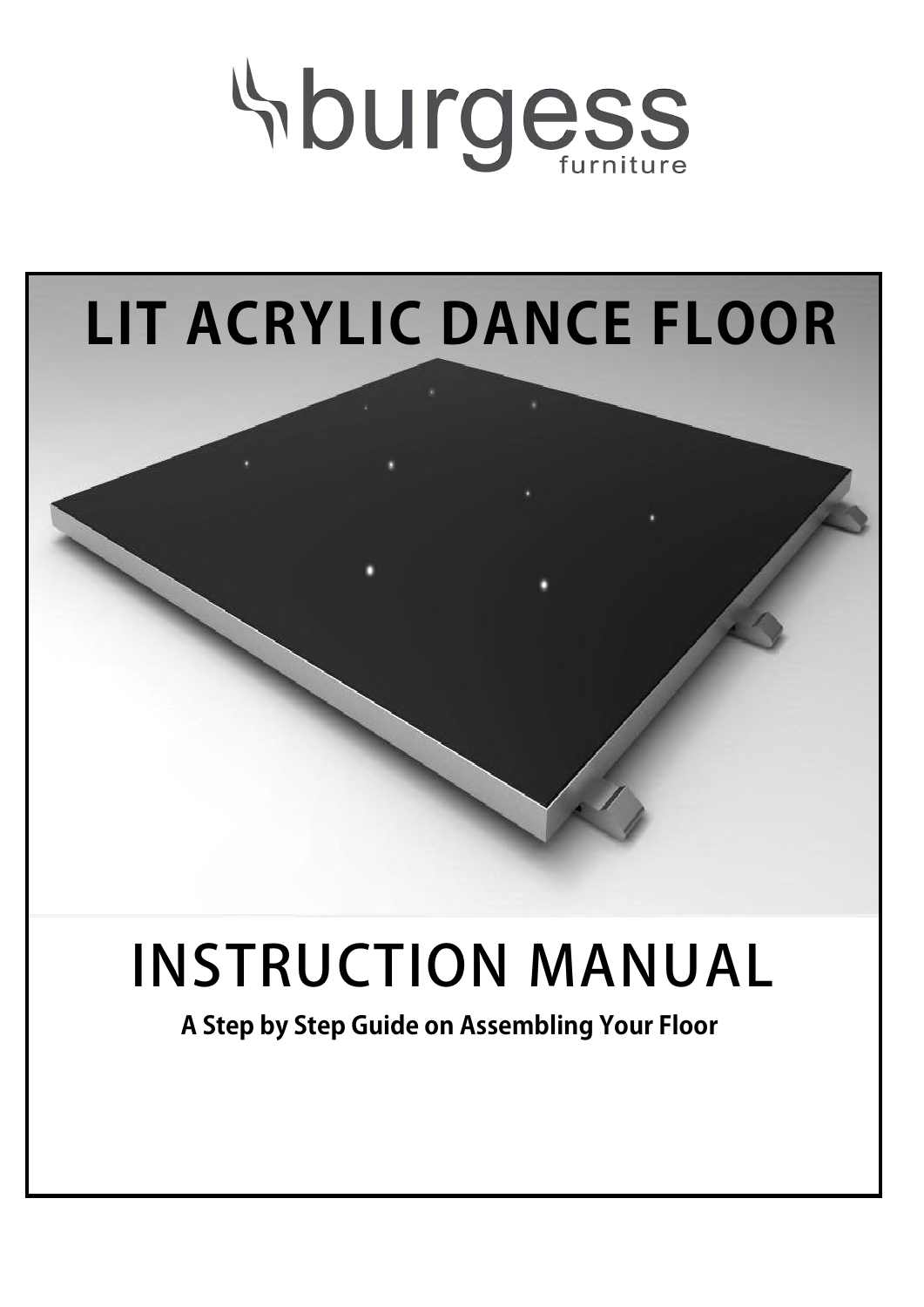## **LIT FLOORING SYSTEM – USER GUIDE**

Thank you for purchasing Burgess Furniture's Lit Flooring System. Please read carefully through all the provided material before laying your floor

| <b>Contents</b>                    | Page |
|------------------------------------|------|
|                                    |      |
| Floor Design and specifications5-7 |      |
|                                    |      |
|                                    |      |
|                                    |      |
|                                    |      |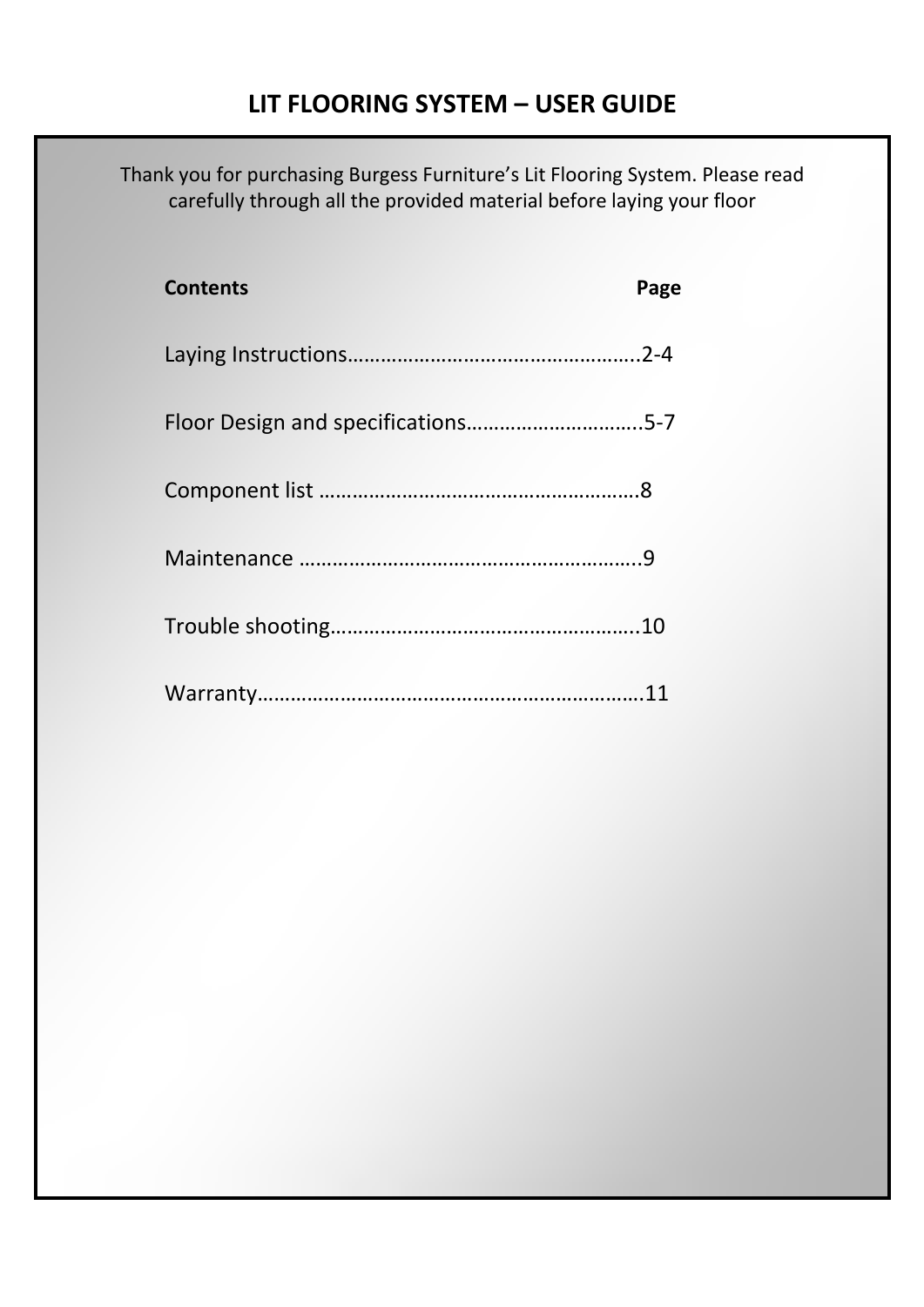## **LIT FLOORING SYSTEM – LAYING INSTRUCTIONS**



*The edging row starts with a half edge (2ft long) then 2 full (4ft long) edges, and finishes with a half edge.* 

 $z4\overline{1}$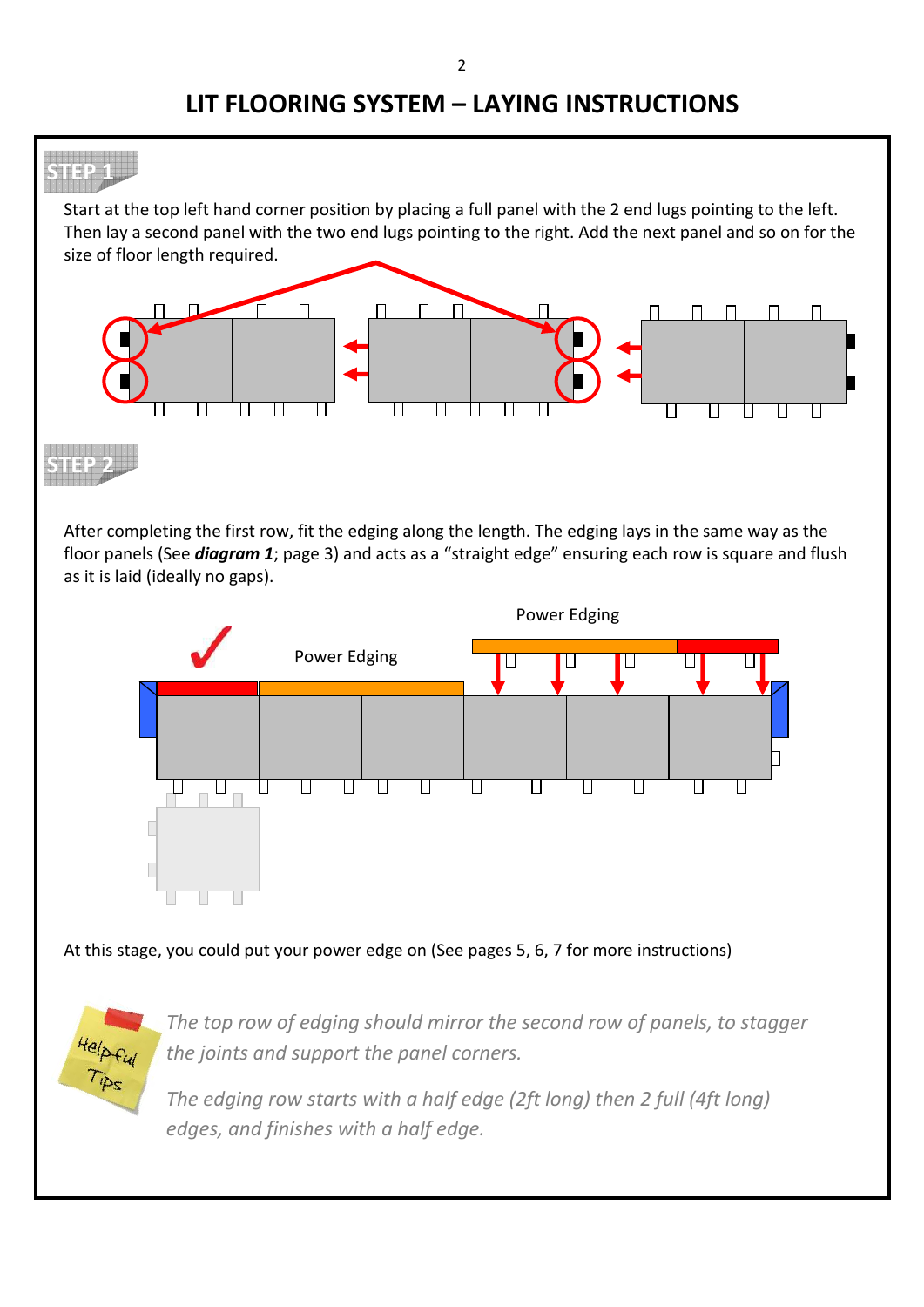Half length (illustrated in red) and full length edges (illustrated in green) are supplied so the panel joints and the edging joints never coincide i.e. they follow the same brickwork pattern. Each floor will require 2 left corner edging pieces and 2 right corner edging pieces (Illustrated in blue) which always go along the row ends.





 $\overline{P_{i}\rho_{s}}$ 

 *It may-be helpful to have someone apply some weight to the first row when connecting the edging and when creating the second row to stop the floor sliding.* 

#### **To fit the edging or floor panels**

Hold the panel or edging at an angle as in *diagram 1* below and push so the lugs slide under the panel. Lower the panel or edging whilst continuing the push, the lugs will connect the panels or edging and should sit flush with each other.

#### **DO NOT FORCE THE PANELS or EDGING DOWN** – simply adjust until they fit.

Continue to lay the row or edging in this manner. When connecting the floor panels together, use as many full panels as required for the size of the floor, be aware, the floor design can end in a half panel. The edging will be supplied to meet your floor size and will be a mixture of full and half lengths as well as the corners

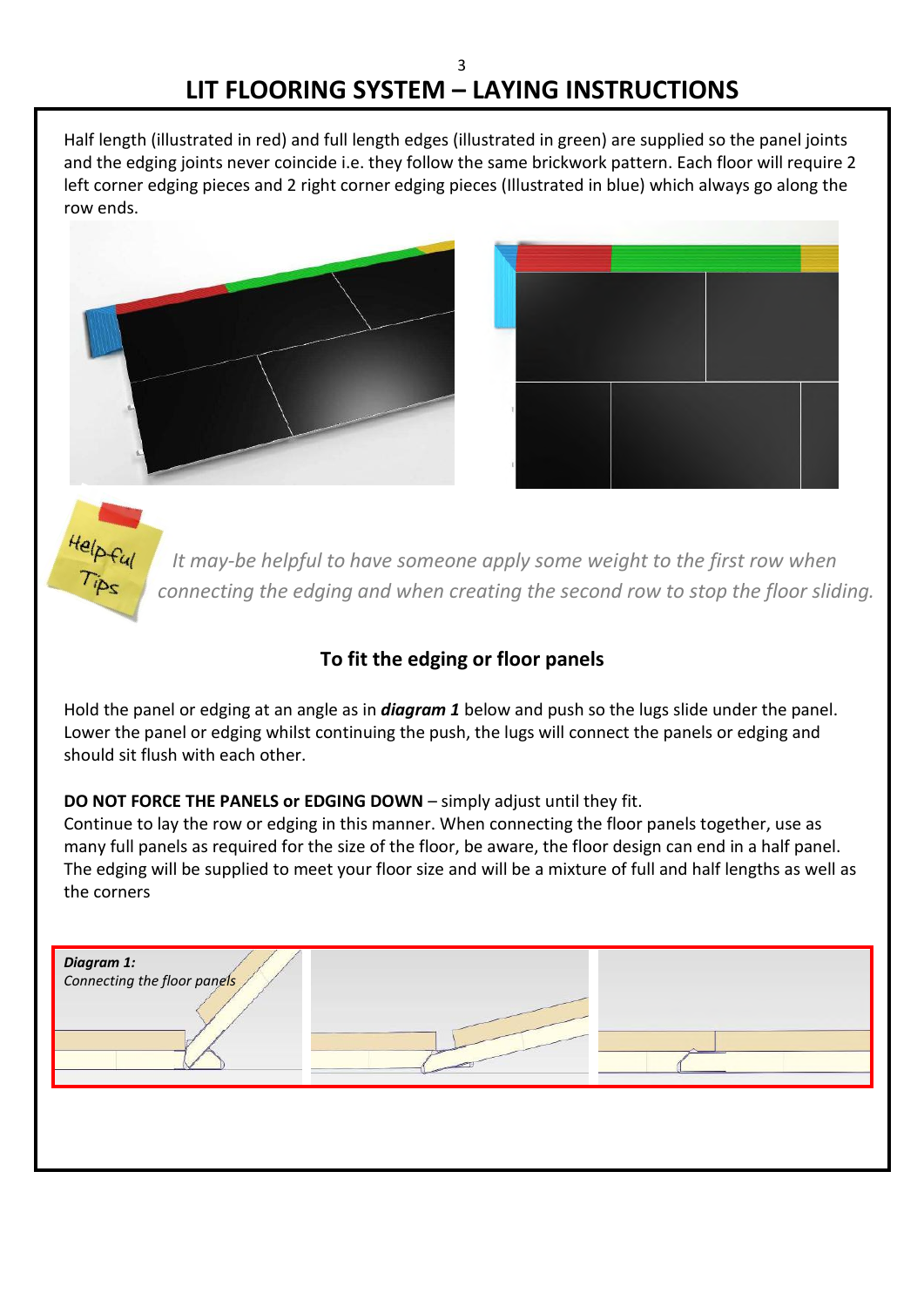### **LIT FLOORING SYSTEM – LAYING INSTRUCTIONS**

#### **Second Row:**

**STEP 3**

With the two end lugs pointing to the left as you look at the floor **begin the second row with a half panel**. Next lay full panels along the row; you should now have two end lugs pointing to the right from the second panel onwards. End the row with another half panel if required. Continue to lay alternate rows in this manner for the size of the floor.







*It's a good idea to lay the floor with the power on so that if a fault develops, you will be able to see which panel has a poor connection.* 

Power travels through the floor via integrated connectors. Each panel has multiple connectors allowing the floor to be laid in any configuration. When laying the floor, please be careful and inspect the connectors for signs of wear and damage, ensuring to keep the contacts clean. A power edge can go on the top or bottom edge of the floor as shown on pages 5, 6, 7.



*Still having difficulty with your floor? See our trouble shooting guide on page 10 to help resolve any common problems you may have when laying the floor*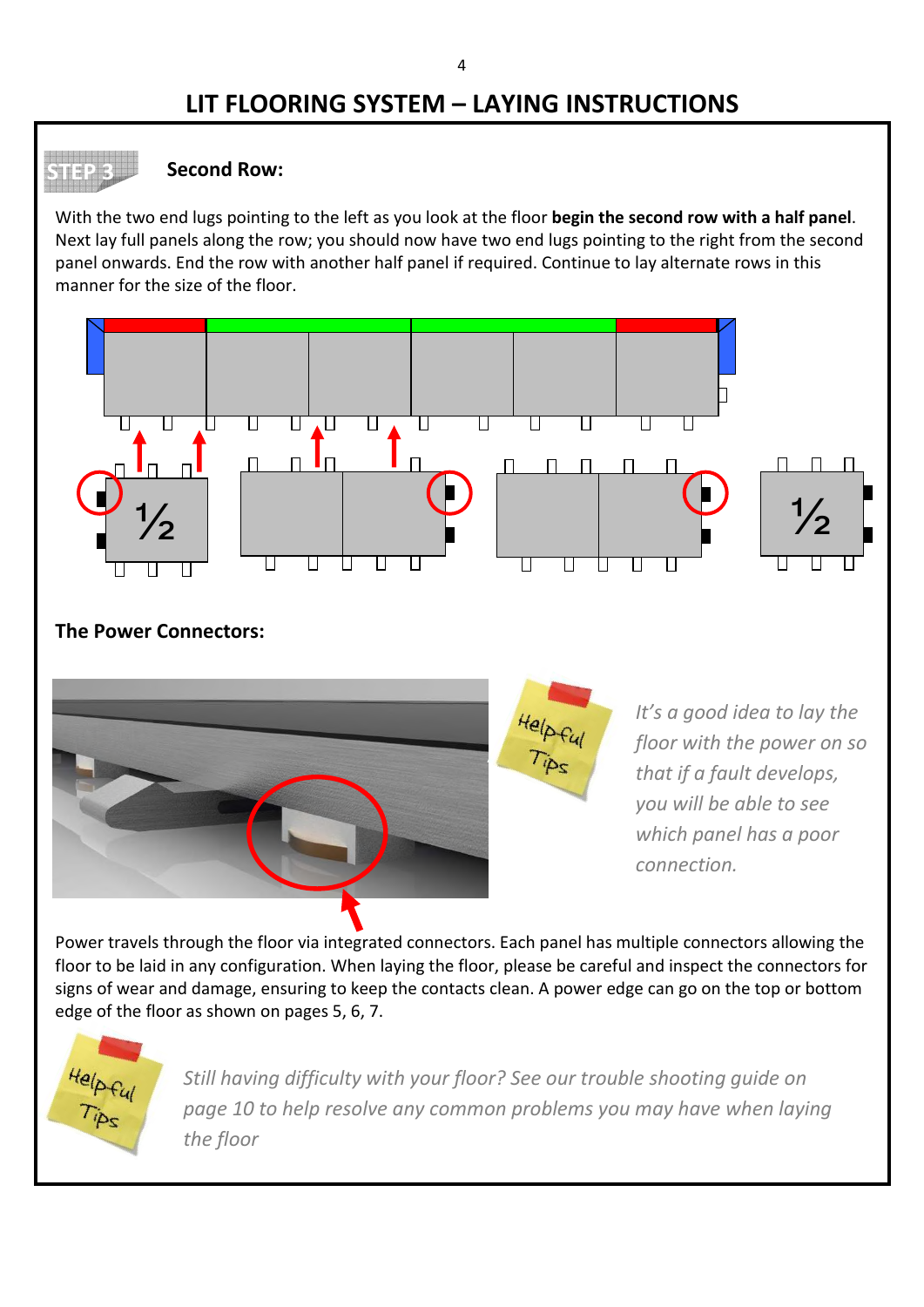#### 5 **LIT FLOORING SYSTEM – FLOOR DESIGN**

At Grumpy Joe's we suggest when designing the floor and deciding how many panels you want, you always start with the long-side first. For example a 6ft x 8ft floor, you design it to an 8ft x 6ft as shown below:



By designing the floor the long-side first, you use less half panels yet the floor is the same size 24ft<sup>2</sup>.

The power edging will always be a 4ft length so on the above design, the power edging could be fixed as shown below: Remember, you only need **1** power edge, the diagrams below just indicate where it could be fixed.

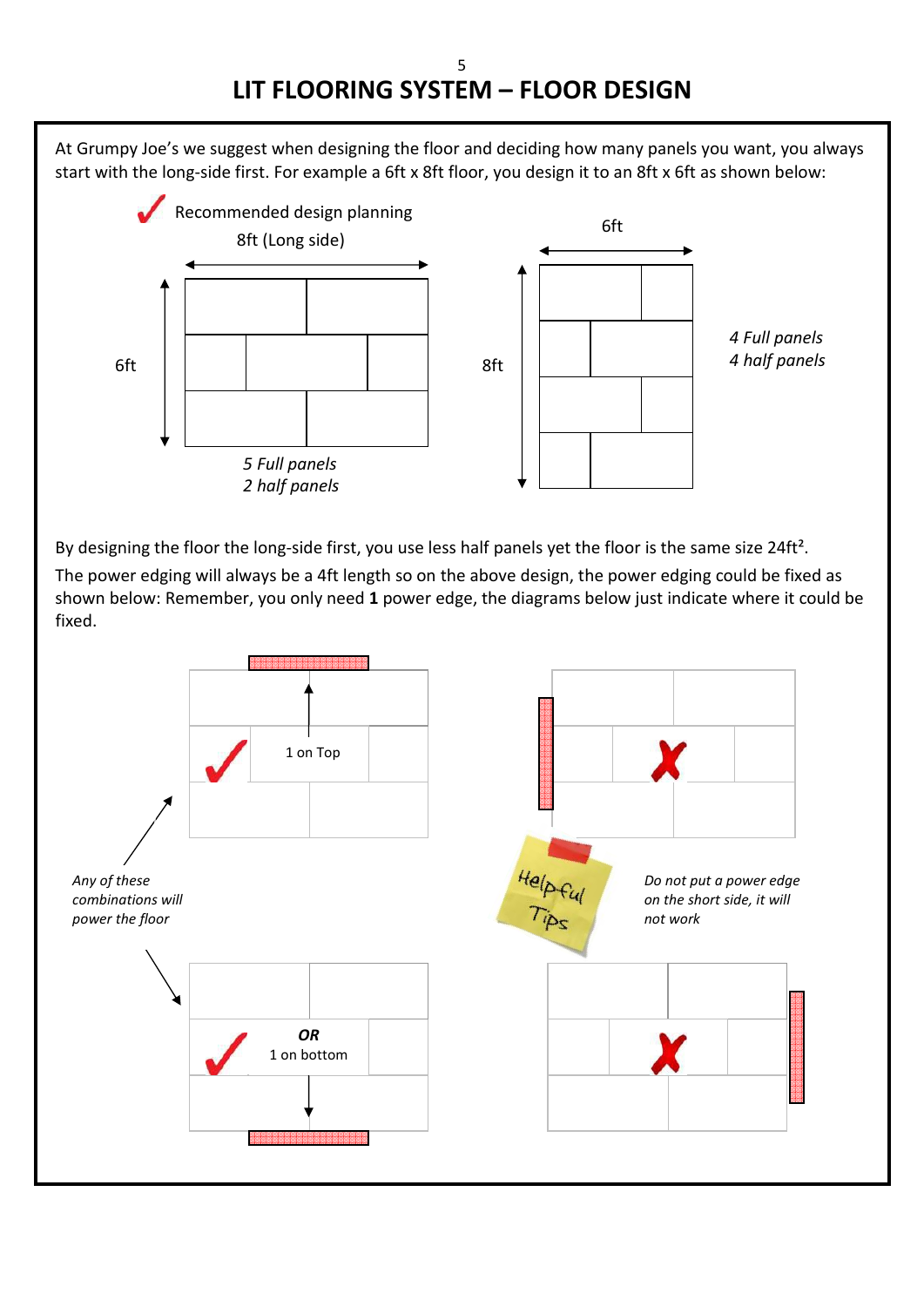## **LIT FLOORING SYSTEM – FLOOR DESIGN**



Regardless of most sizes, this power flow principle applies. This system therefore ensures that power flows to all the floor panels even if one panel is not receiving the power as it should for some reason (See trouble shooting guide if you are experiencing trouble with your floor)

#### **Power supply**

*DESIGNED FOR INDOOR USE DO NOT OBSTRUCT HEAT VENTILATION SLOTS DO NOT ATTEMPT REPAIR*  Input Voltage : 110-240 VAC 50Hz max. Output Voltage : 36 VDC (9A max.)

#### **Floor Panels**

*DESIGNED FOR INDOOR USE*  Input Voltage/Current: 36 VDC / 9A Power Consumption : 0.1A per panel

A single power supply will power up to a 24ft x 24ft floor. If you are laying a larger floor, you will require additional power supplies. Call to discuss your power requirements with one of our technical team.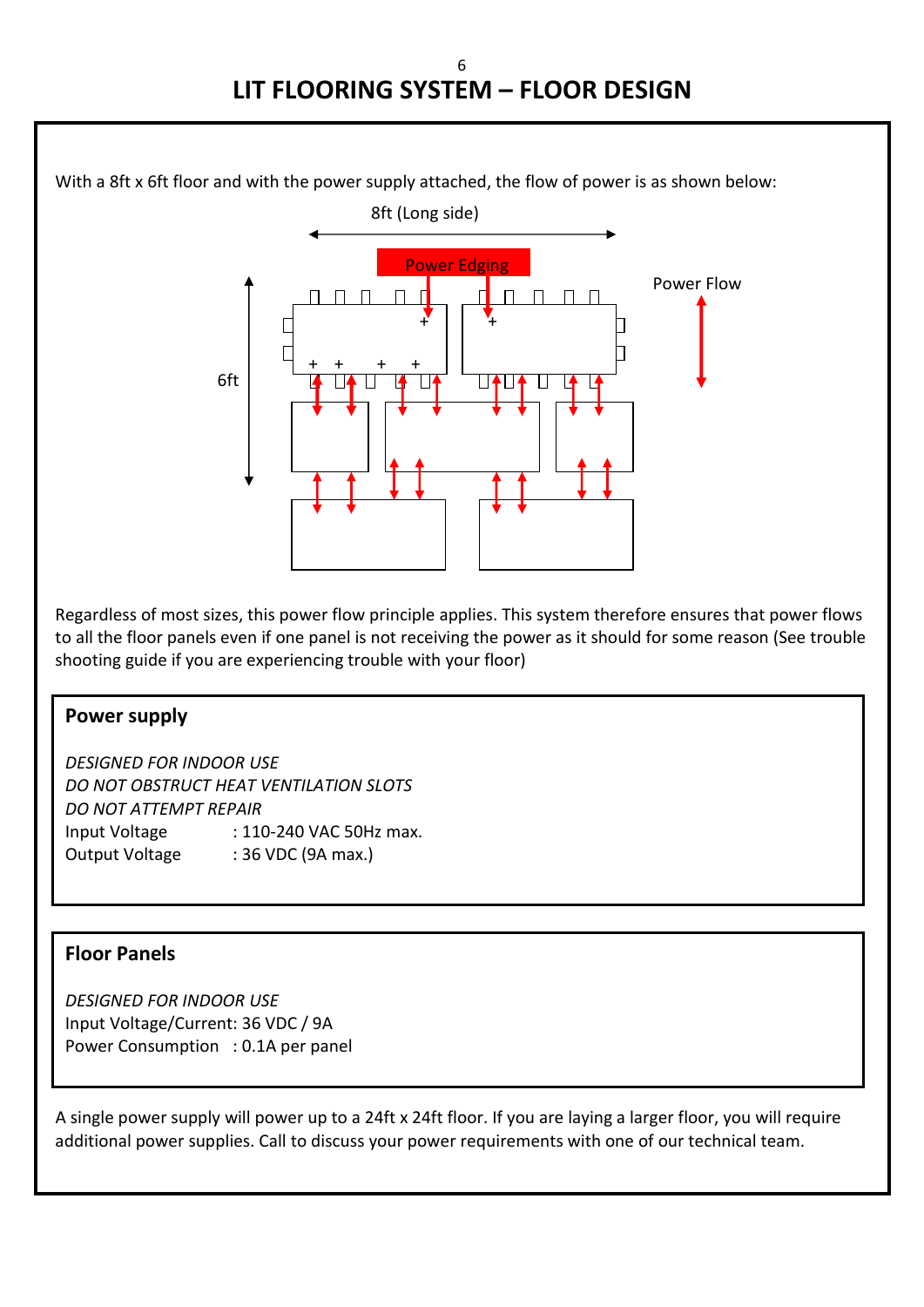7

## **LIT FLOORING SYSTEM – FLOOR DESIGN**

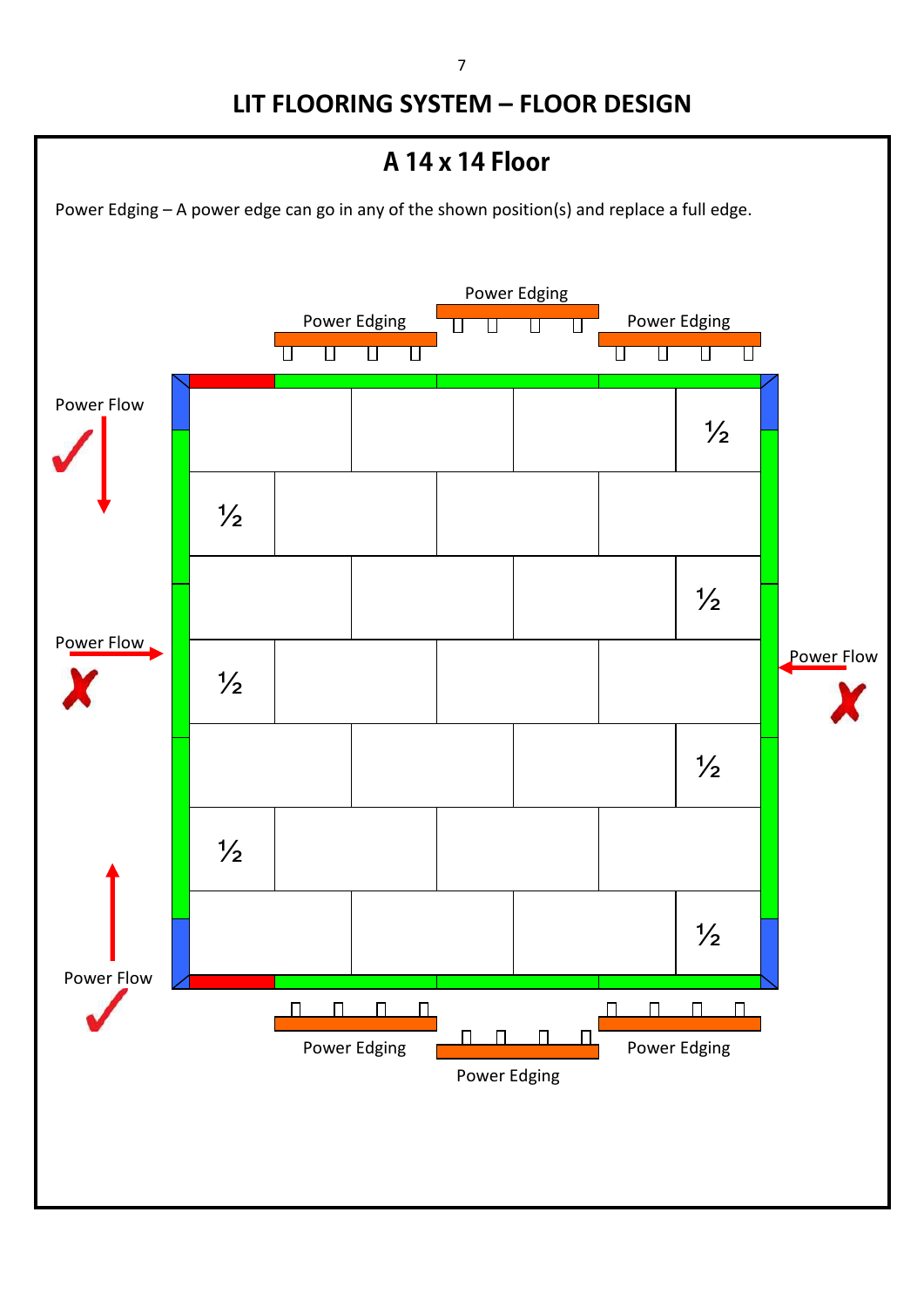Once the floor has been set up to the desired size and powered up, the floor starts in a slow twinkle pattern (This is the default setting).

The remote control supplied with the floor will allow you to alter the twinkle pattern of the floor LED's.

The remote has the following functions: **Remote Control Function Buttons**

- All lights on (START)
- All lights off (STOP)
- Speed twinkle up (FAST)
- Slow twinkle down (SLOW)

*There are 6 speed settings in total*



#### **Remote Operation**

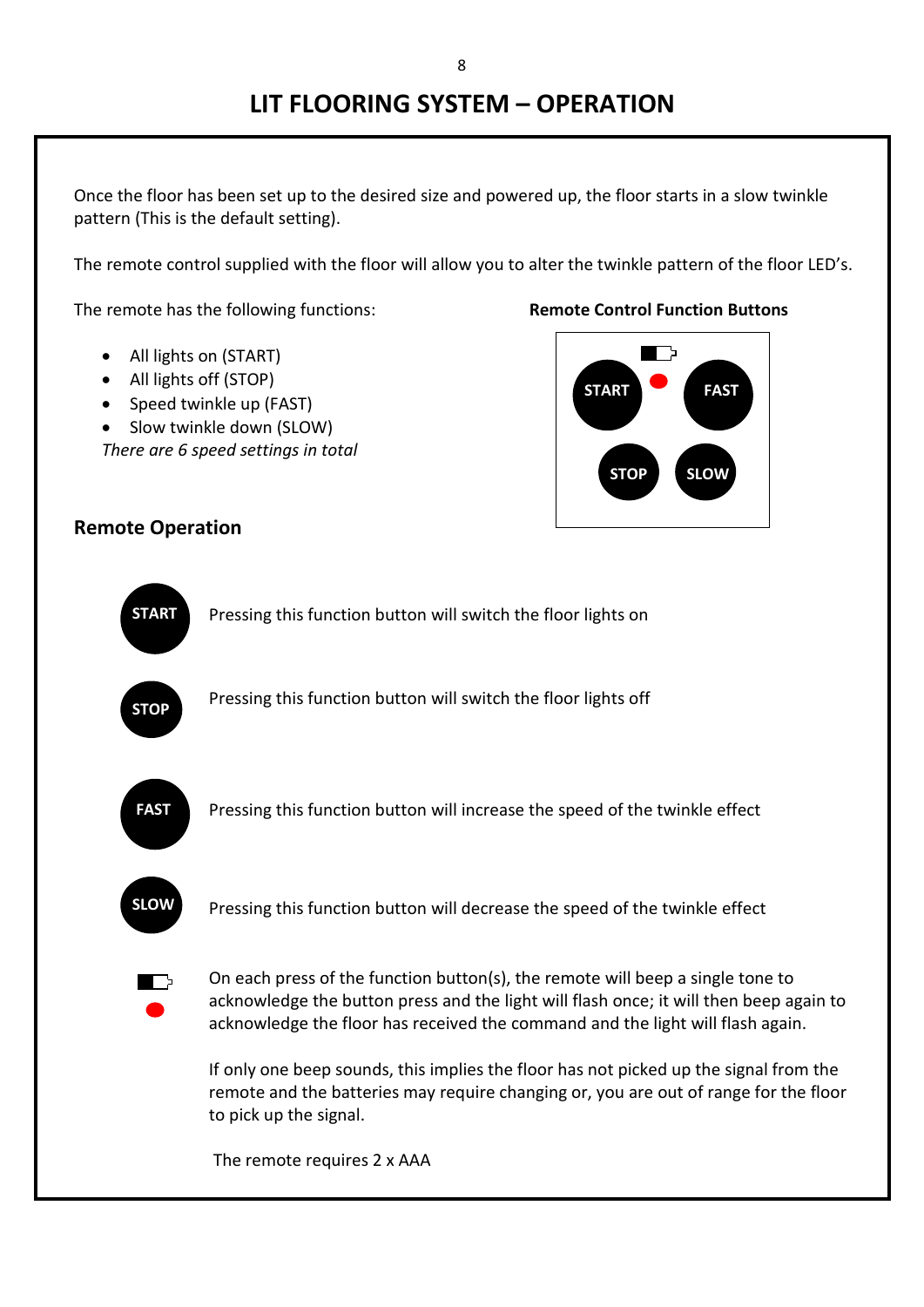## **LIT FLOORING SYSTEM – COMPONENTS LIST**

## Component List (Working on the "long-side" design principle)

| Floor size  | Full panel | Half panel     | Powered edge | Full edge      | Half edge      | R/L corner     |
|-------------|------------|----------------|--------------|----------------|----------------|----------------|
| 8ft x 8ft   | 6          | 4              | 1            | 4              | 4              | 4              |
| 10ft x 10ft | 10         | 5              | $\mathbf{1}$ | $\overline{7}$ | $\overline{2}$ | 4              |
| 12ft x 10ft | 13         | $\overline{4}$ | $\mathbf{1}$ | $\overline{7}$ | 4              | 4              |
| 12ft x 12ft | 15         | 6              | 1            | 8              | 4              | 4              |
| 14ft x 12ft | 18         | 6              | 1            | 9              | 4              | 4              |
| 14ft x 14ft | 21         | $\overline{7}$ | $\mathbf{1}$ | 11             | $\overline{2}$ | 4              |
| 16ft x 14ft | 25         | 6              | $\mathbf{1}$ | 12             | $\overline{4}$ | 4              |
| 18ft x 14ft | 28         | $\overline{7}$ | $\mathbf{1}$ | 13             | $\overline{2}$ | $\overline{4}$ |
| 16ft x 16ft | 28         | 8              | $\mathbf{1}$ | 12             | $\overline{4}$ | 4              |
| 18ft x 16ft | 32         | 8              | $\mathbf{1}$ | 14             | $\overline{2}$ | 4              |
| 20ft x 16ft | 36         | 8              | 1            | 14             | 4              | 4              |
| 18ft x 18ft | 36         | 9              | 1            | 15             | $\overline{2}$ | 4              |
| 20ft x 18ft | 41         | 8              | $\mathbf 1$  | 15             | 4              | 4              |
| 20ft x 20ft | 45         | 10             | $\mathbf 1$  | 16             | 4              | 4              |
| 22ft x 20ft | 50         | 10             | $\mathbf{1}$ | 18             | $\overline{2}$ | $\overline{4}$ |
| 22ft x 22ft | 55         | 11             | $\mathbf{1}$ | 19             | $\overline{2}$ | 4              |
| 24ft x 22ft | 61         | 10             | $\mathbf{1}$ | 20             | 3              | 4              |
| 24ft x 24ft | 66         | 12             | 1            | 21             | 3              | $\overline{4}$ |

## Component Specifications

|                      | Dimensions (cm)             | Dimensions (inches)        | Weight (kg)    | Weight (lb) |
|----------------------|-----------------------------|----------------------------|----------------|-------------|
| Full panel           | $125 \times 67.5 \times 3$  | 49.2 x 26.6 x 1.2          | 13             | 26.5        |
| Half panel           | $67.5 \times 64.5 \times 3$ | 26.6 x 25.4 x 1.2          | 7              | 13.2        |
| Power Edge           | $122 \times 16.2 \times 3$  | $48 \times 5 \times 1.2$   | $\overline{2}$ | 4.5         |
| Full edge            | $122 \times 16.2 \times 3$  | $48 \times 5 \times 1.2$   | 2              | 4.5         |
| Half edge            | 61 x 16.2 x 3               | $24 \times 5 \times 1.2$   | 1              | 2.2         |
| R/L corners          | 43.5 x 16.2 x 3             | $14.9 \times 5 \times 1.2$ | 1              | 2.2         |
| Trolley              | 140 x 67 x 151              | 55.25 x 26.25 x 51.25      | 43             | 95          |
| Full trolley (16ft x | 140 x 67 x 151              | 55.25 x 26.25 x 51.25      | 435            | 959         |
| 16ft floor)          |                             |                            |                |             |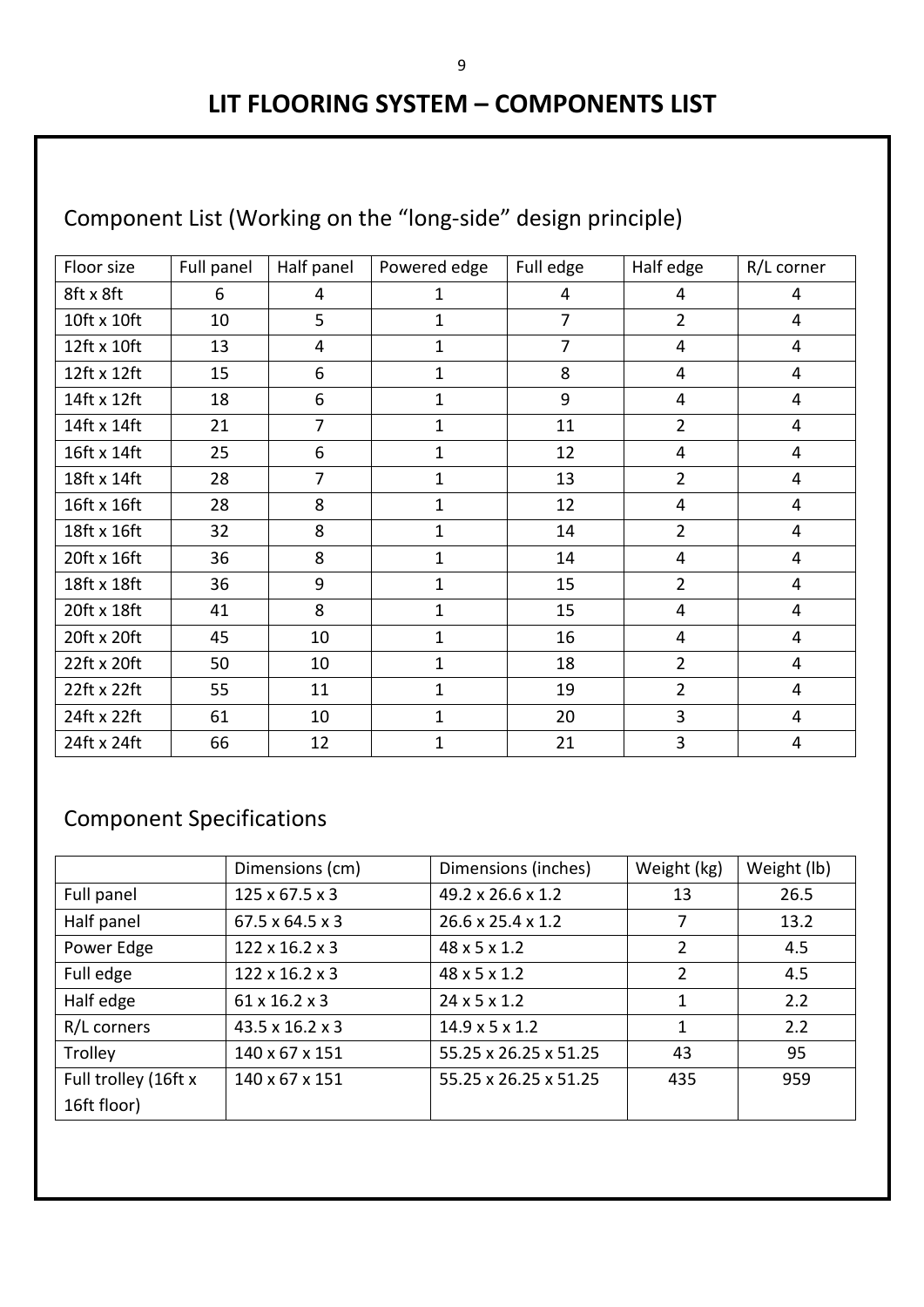## **LIT FLOORING SYSTEM – PRODUCT SAFETY and MAINTENANCE**

The design of our Lit Flooring System delivers excellent durability, reliability and performance. We expect the floor may come in to contact with minor spillages such as from drinks, the floor is durable enough to withstand such incidences and ideally would be cleaned up straight away. As with all our products, we recommend regular cleaning and inspection schedules to be followed to ensure the continued functionality of your product.

### **Product Care and Maintenance**

#### THIS PRODUCT SHOULD BE LAID ON A LEVEL, DRY, SOLID SURFACE.

- It must not be used in \*extreme temperatures as the acrylic will expand and contract.
- Clean with a damp cloth, mild detergent or acrylic cleaner we recommend an Acrylic Potion.
- Should the floor get wet, immediately remove all liquid and dry thoroughly.
- Ensure all contacts are clean and straight before laying.
- Keep contacts clean if necessary with wire wool or fine sandpaper.
- Store in the appropriate trolley or on a flat secure surface.
- If cleaning with a mop, DO NOT clean with a wet mop, it should be damp.
- Store face-to-face and back to back when stacked.
- DO NOT use abrasive cleaners.

*\*Extreme temperatures include, but not limited to, the cold, heat such as; direct sunlight or close to high powered theatre type lights.*



## **PRODUCT SAFETY**

- Immediately remove any liquid and dry thoroughly as the floor can be slippery when wet.
- Always ensure any panel edges or edging product is not protruding to cause a trip hazard.
- When using the dance floor, always wear appropriate footwear.
- Floor parts should be checked regularly, any foreign or metallic objects removed immediately.
- Always use appropriate lifting procedures and work wear when handling, fitting or moving the product.

*For further safety information, please ask for our risk assessment sheet.*

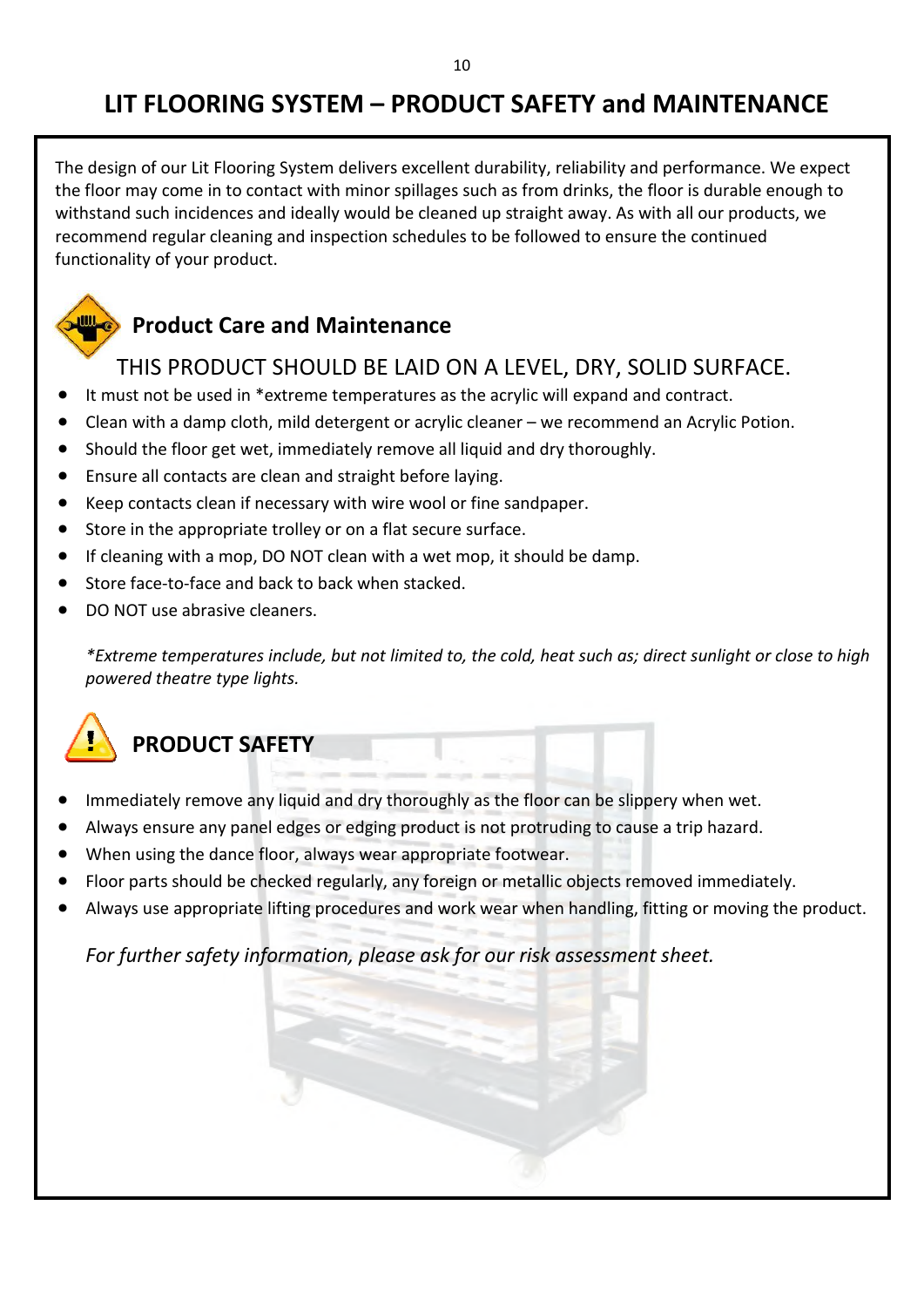## **LIT FLOORING SYSTEM – TROUBLE SHOOTING**

## **Trouble shooting**

| Problem                                                        | Suggestion                                                                                                                                                                                                                                                                              |
|----------------------------------------------------------------|-----------------------------------------------------------------------------------------------------------------------------------------------------------------------------------------------------------------------------------------------------------------------------------------|
| Floor does not light up when all connected                     | Ensure the powered edge is on top of the floor and not on the<br>ends of the rows. The connectors on the power edge MUST<br>line up with the connectors on the sides of the panels for the<br>system to work                                                                            |
| No Power to the floor                                          | Ensure there is power to your power supply and that the red<br>LED on the front of the power supply is illuminated                                                                                                                                                                      |
| Power light on but no floor power                              | If the power LED is dimly lit then unplug the supply from the<br>floor and ensure the power light comes on at full brightness,<br>re-plug the floor back into the power supply.                                                                                                         |
| Still no power despite following above trouble<br>shooting     | The power supply has a built in short circuit protection. If<br>there is a short circuit on your floor, the power LED on the<br>power supply will go out or become dimly lit. If this happens,<br>lift the floor panels until the fault clears, remove and clean the<br>offending panel |
| Floor was working but has no power when<br>adding floor panels | A single power supply will power up to a 24ft x 24ft floor.<br>If you are laying a larger floor, you will require additional<br>power supplies.                                                                                                                                         |